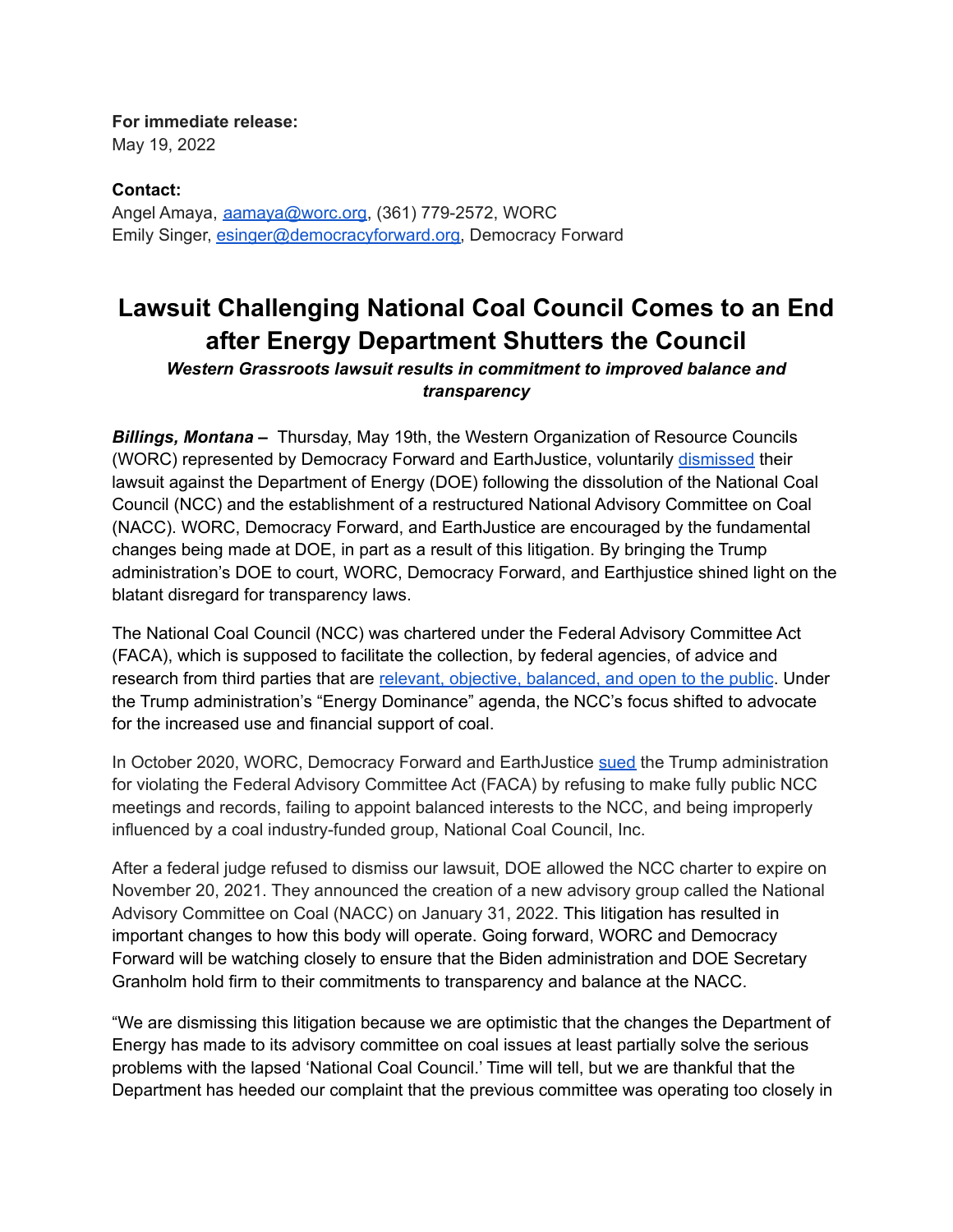alignment with the coal industry and that DOE has modernized it to reflect current challenges facing coal communities and workers. Now the National Coal Council, Inc. needs to update its website to acknowledge that it's a coal industry association and stop masquerading as a federal advisory committee," **said Bob LeResche, Powder River Basin Resource Council and WORC board member from Clearmont, Wyoming.** "We will be keeping watch on how the agency builds the new advisory committee, and hope to ensure it represents diverse voices from coal country, including workers, landowners, taxpayers, conservationists, and public health advocates."

"In the last administration, the National Coal Council flouted federal transparency laws, using its federal charter to single-mindedly push policies advancing the coal industry's interests from behind closed doors," **said Democracy Forward Senior Counsel Aman George.** "We appreciate that the Department of Energy has committed to operating the reimagined National Advisory Committee on Coal with greater transparency and a broader range of stakeholders."

"The National Coal Council was essentially an industry lobby group grafted onto the federal government, so we are pleased it has been dissolved," **said Mark Fix, a spokesperson for the Western Organization of Resource Councils and Northern Plains Resource Council who ranches near eastern Montana coal development.** "We're encouraged that the Department of Energy appears committed to creating an appropriate advisory committee that includes landowners, taxpayers, and other everyday people who are immediately impacted by our national coal policies. The committee's first agenda items should be providing recommendations to ensure responsible reclamation, addressing climate pollution within coal policy, and ensuring that our transition to clean energy sources provides job retraining and pension protections for workers."

## **Background:**

Under the Trump administration's "Energy Dominance" agenda, the NCC's focus shifted to advocate for the increased use and financial support of coal. Since 2017, it has recommended: [eliminating](https://www.nationalcoalcouncil.org/studies/2018/NCC-US-Coal-Exports-2018.pdf) barriers to coal production on federal lands, extensive [subsidization](https://www.nationalcoalcouncil.org/studies/2018/NCC-Power-Reset-2018.pdf) of coal plants in the name of "grid [resiliency",](https://www.nationalcoalcouncil.org/studies/2018/NCC-Power-Reset-2018.pdf) [government](https://www.nationalcoalcouncil.org/studies/2019/NCC-COAL-IN-A-NEW-CARBON-AGE.pdf) support and funding for using coal to create a suite of products currently made with other [materials](https://www.nationalcoalcouncil.org/studies/2019/NCC-COAL-IN-A-NEW-CARBON-AGE.pdf), and more [generous](https://www.nationalcoalcouncil.org/studies/2020/COAL-POWER-Cleaner-Stronger-Energy.pdf) financial support and tax breaks for coal companies, as well as significant [amendments](https://www.nationalcoalcouncil.org/studies/2020/COAL-POWER-Cleaner-Stronger-Energy.pdf) to pollution control regimes like the [Clean](https://www.nationalcoalcouncil.org/studies/2020/COAL-POWER-Cleaner-Stronger-Energy.pdf) Air Act.

The NCC was composed of two entities: the National Coal Council chartered under FACA, and a 501(c)(6) not-for-profit corporate entity called "[NCC,](https://www.nationalcoalcouncil.org/) Inc.," funded by anonymous donors. All of NCC Inc.'s members were appointed members of the federally chartered NCC, and, as one court [found,](https://casetext.com/case/niskanen-ctr-inc-v-us-dept-of-energy) there is "no meaningful distinction between the NCC and NCC, Inc."

The NCC was, and the now existing NACC will be, chartered under the Federal Advisory Committee Act (FACA), which exists to facilitate the collection by federal agencies of advice and research from third parties that is relevant, objective and open to the public, is fairly [balanced,](https://www.gsa.gov/policy-regulations/policy/federal-advisory-committee-management/advice-and-guidance/the-federal-advisory-committee-act-faca-brochure) and complies with [reasonable](https://www.gsa.gov/policy-regulations/policy/federal-advisory-committee-management/advice-and-guidance/the-federal-advisory-committee-act-faca-brochure) cost controls. In a [letter](https://www.worc.org/media/2021.09.08-National-Coal-Council-letter-to-DOE.docx.pdf) sent to the DOE in 2021, WORC described how the NCC included no perspectives from individuals or organizations working to